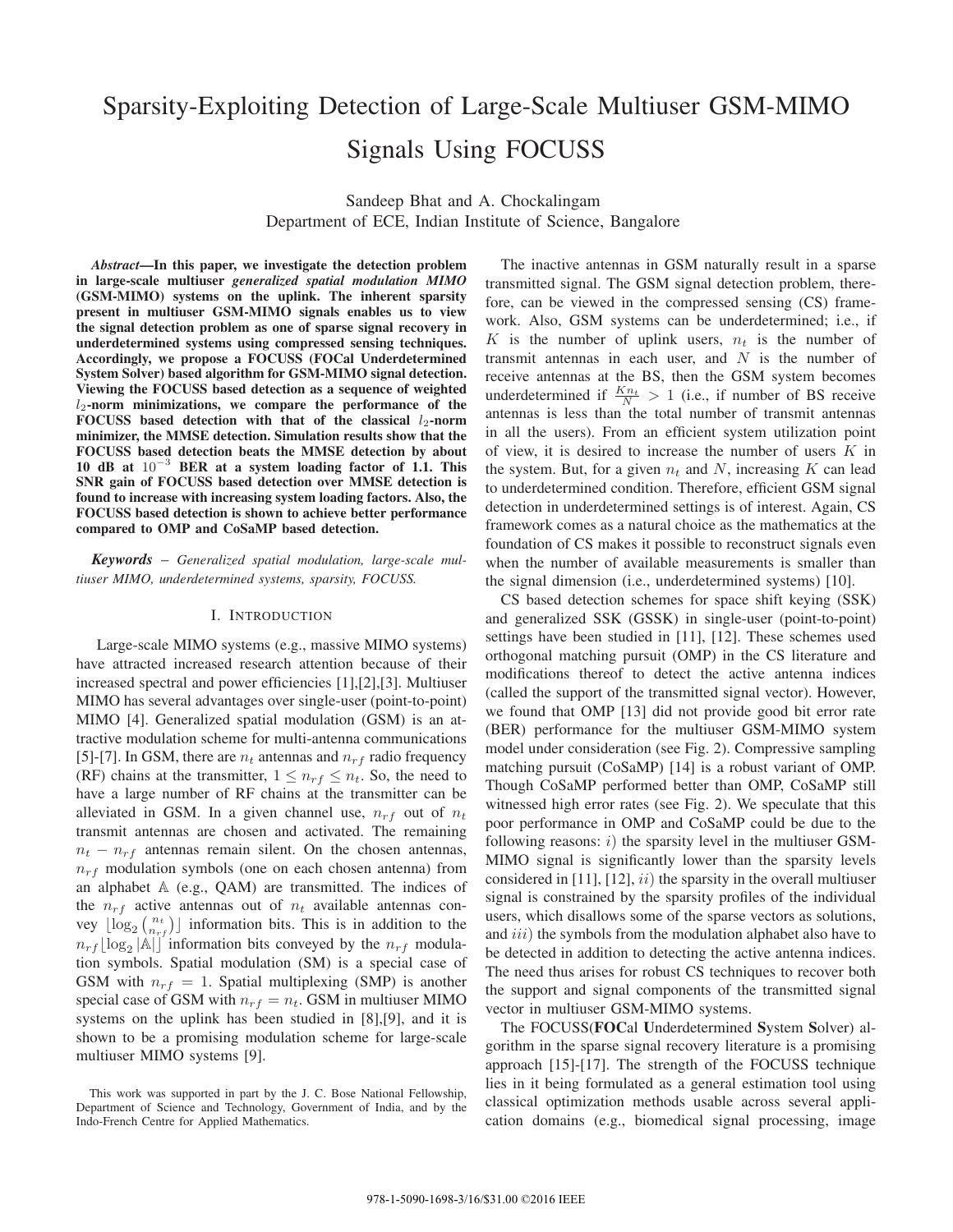reconstruction and restoration, dictionary learning, and MIMO radar imaging [18]-[20]). To the best of our knowledge, use of FOCUSS in communication theory/systems domain has not been reported in the literature so far.

In this paper, we consider the uplink of a multiuser MIMO system, where each user equipment employs GSM with  $n_t$ transmit antennas and  $n_{rf}$  transmit RF chains. The underlying signal sparsity and underdetermined nature of the system motivate us to consider a FOCUSS based approach. Accordingly, our new contribution in this paper is that we propose a FOCUSS based algorithm for large-scale multiuser GSM-MIMO signal detection. Viewing the FOCUSS based detection as a sequence of weighted  $l_2$ -norm minimizations, we compare the performance of the FOCUSS based detection, with that of the classical  $l_2$ -norm minimizer, the MMSE detection. Simulation results show that the proposed FOCUSS based detection performs significantly better than MMSE, OMP, and CoSaMP detectors in GSM-MIMO and SM-MIMO systems. The SNR gain of FOCUSS detection over MMSE detection is found to increase with increasing system loading factors.

# II. SYSTEM MODEL

Consider a multiuser system with  $K$  users communicating on the uplink with a BS having  $N$  receive antennas (see Fig. 1). N is in the order of tens to hundreds. Each user has  $n_t$ transmit antennas and employs GSM for transmission using  $n_{rf}$  RF chains,  $1 \leq n_{rf} \leq n_t$ . The ratio  $\frac{Kn_t}{N}$  is the system loading factor. An  $n_{rf} \times n_t$  switch connects the RF chains to the transmit antennas. In a given channel use, each user selects  $n_{rf}$  of its  $n_t$  antennas and transmits  $n_{rf}$  symbols from a modulation alphabet  $A$  on the selected antennas. The remaining  $n_t - n_{rf}$  antennas remain silent (they could be viewed as transmitting a zero). The first  $\lfloor \log_2 {n_t \choose n_{rf}} \rfloor$  information bits are used to select the antennas. The next  $n_{rf} \lfloor \log_2 |A| \rfloor$  bits are used to form  $n_{rf}$  modulation symbols to be transmitted on the selected antennas. So, the total number of bits conveyed by each user per channel use is  $\lfloor \log_2 {n_t \choose n_{rf}} \rfloor + n_{rf} \lfloor \log_2 |\mathbb{A}| \rfloor$ . For example, a GSM transmitter with  $n_t = 4$ ,  $n_{rf} = 2$ , and 4-QAM conveys 6 bpcu. When  $n_{rf} = 1$ , GSM specializes to SM, giving the total number of bits conveyed by each user per channel use as  $\lfloor \log_2 n_t \rfloor + \lfloor \log_2 |\mathbb{A}| \rfloor$ . An SM transmitter with  $n_t = 4$  and 16-QAM also conveys 6 bpcu.

The mapping of information bits to active antenna indices is described next. Define an 'antenna activation pattern' to be an  $n_t \times 1$  vector consisting of 0's and 1's, where a 1 in a coordinate position indicates that the antenna corresponding to that coordinate is active and a 0 indicates that the corresponding antenna is silent. There are  $\binom{n_t}{n_{rf}}$  such activation patterns possible. For instance, with  $n_t = 4$  and  $n_{rf} = 2$  the following six activation patterns are possible:

$$
[1\ 1\ 0\ 0]^T, [0\ 1\ 1\ 0]^T, [0\ 0\ 1\ 1]^T, [1\ 0\ 0\ 1]^T, [1\ 0\ 1\ 0]^T, [0\ 1\ 0\ 1]^T.
$$

It is noted that the antennas to be activated in a given channel use are chosen solely based on information bits, and not based on the channel matrix. Channel state information at the transmitter (CSIT) is not needed in GSM.



Fig. 1. Multiuser GSM-MIMO system

Out of the  $\binom{n_t}{n_{rf}}$  possible activation patterns, only  $2^{\lfloor \log_2 \binom{n_t}{n_{rf}} \rfloor}$ activation patterns are needed for signaling. Let  $S$  denote the set of these  $2^{\lfloor \log_2 \binom{n_t}{n_{rf}} \rfloor}$  activation patterns chosen from the set of all possible patterns. Continuing the above example, let the set of chosen activation patterns be

$$
S = \{ [1 \ 1 \ 0 \ 0]^T, [0 \ 1 \ 1 \ 0]^T, [0 \ 0 \ 1 \ 1]^T, [1 \ 0 \ 0 \ 1]^T \}.
$$

 $2^{\lfloor \log_2 \binom{n_t}{n_{rf}} \rfloor}$  possible combinations of  $\lfloor \log_2 \binom{n_t}{n_{rf}} \rfloor$  information bits are then mapped to the elements of  $S$ .

GSM signal set: Let  $\mathbb{S}^{n_{rf}}_{n_t,\mathbb{A}}$  denote the GSM signal set, which is the set of GSM signal vectors that can be transmitted. Then,

$$
\mathbb{S}^{n_{rf}}_{n_t,\mathbb{A}} = \{ \mathbf{s} : s_j \in \mathbb{A} \cup \{0\}, ||\mathbf{s}||_0 = n_{rf}, \mathcal{I}(\mathbf{s}) \in \mathcal{S} \},
$$

where **s** is the  $n_t \times 1$  transmit vector,  $s_j$  is the jth entry of **s**,  $j = 1, \ldots, n_t$ ,  $\|\mathbf{s}\|_0$  is the  $l_0$ -norm of the vector **s**, and  $\mathcal{I}(\cdot)$ is a function that gives the activation pattern of its (vector) argument; for example  $\mathcal{I}([-1 \ 0 \ -1 \ +1]^T) = [1 \ 0 \ 1 \ 1]^T$ .

*Example:* Let  $n_t = 4$ ,  $n_{rf} = 2$ , BPSK, and  $S =$  $\{[1\;1\;0\;0]^T,[0\;1\;1\;0]^T,[0\;0\;1\;1]^T,[1\;0\;0\;1]^T\}$ . The GSM signal set for this scheme will be

| $\mathbb{S}^2_{4,\text{bpsk}} = \left\{ \begin{bmatrix} +1 \\ +1 \\ 0 \end{bmatrix}, \begin{bmatrix} +1 \\ -1 \\ 0 \end{bmatrix}, \begin{bmatrix} -1 \\ +1 \\ 0 \end{bmatrix}, \begin{bmatrix} -1 \\ -1 \\ 0 \end{bmatrix}, \begin{bmatrix} 0 \\ +1 \\ +1 \\ 0 \end{bmatrix}, \begin{bmatrix} 0 \\ +1 \\ +1 \\ -1 \\ 0 \end{bmatrix}, \begin{bmatrix} 0 \\ -1 \\ -1 \\ 0 \end{bmatrix}, \begin{bmatrix} 0 \\ -1 \\ -1 \\ 0 \end{bmatrix}, \begin{bmatrix} 0 \\ -1 \\ -1 \\ 0 \end{bmatrix}, \$ |  |  |  |                                                                                                                                                                                                                                                                                                                                                                                                                                            |
|------------------------------------------------------------------------------------------------------------------------------------------------------------------------------------------------------------------------------------------------------------------------------------------------------------------------------------------------------------------------------------------------------------------------------------------------------------------------------------------------|--|--|--|--------------------------------------------------------------------------------------------------------------------------------------------------------------------------------------------------------------------------------------------------------------------------------------------------------------------------------------------------------------------------------------------------------------------------------------------|
|                                                                                                                                                                                                                                                                                                                                                                                                                                                                                                |  |  |  | $\begin{bmatrix} 0 \\ 0 \\ +1 \\ +1 \end{bmatrix}, \begin{bmatrix} 0 \\ 0 \\ +1 \\ -1 \end{bmatrix}, \begin{bmatrix} 0 \\ 0 \\ 0 \\ -1 \\ +1 \end{bmatrix}, \begin{bmatrix} 0 \\ 0 \\ -1 \\ -1 \end{bmatrix}, \begin{bmatrix} +1 \\ 0 \\ 0 \\ 0 \\ -1 \end{bmatrix}, \begin{bmatrix} +1 \\ 0 \\ 0 \\ 0 \\ -1 \end{bmatrix}, \begin{bmatrix} -1 \\ 0 \\ 0 \\ 0 \\ -1 \end{bmatrix}, \begin{bmatrix} -1 \\ 0 \\ 0 \\ 0 \\ -1 \end{bmatrix}.$ |

If  $\mathbf{x}_k \in \mathbb{S}^{n_{rf}}_{n_t,\mathbb{A}}$  denotes the transmit vector from the kth user,  $\mathbf{x} = [\mathbf{x}_1^T, \dots, \mathbf{x}_K^T]^T$  represents the *K*-user GSM transmitted signal. Note that  $\mathbf{x} \in (\mathbb{S}_{n_t,\mathbb{A}}^{n_{rf}})^K$ . Let  $\mathbf{H} \in \mathbb{C}^{N \times Kn_t}$  denote the channel gain matrix, where  $H_{i,(k-1)n_t+j}$  denotes the complex channel gain from the  $j$ th transmit antenna of the  $k$ th user to the *i*th BS receive antenna. The channel gains are assumed to be independent Gaussian with zero mean and variance  $\sigma_{\kappa}^2$ , such that  $\sum_{\kappa=1}^{Kn_t} \sigma_{\kappa}^2 = Kn_t$ . The  $\sigma_{\kappa}^2$  models the imbalance in the received power from the  $\kappa$ th antenna,  $\kappa \in \{1, \cdots, Kn_t\},\$ due to path loss etc., and  $\sigma_{\kappa}^2 = 1$  corresponds to the case of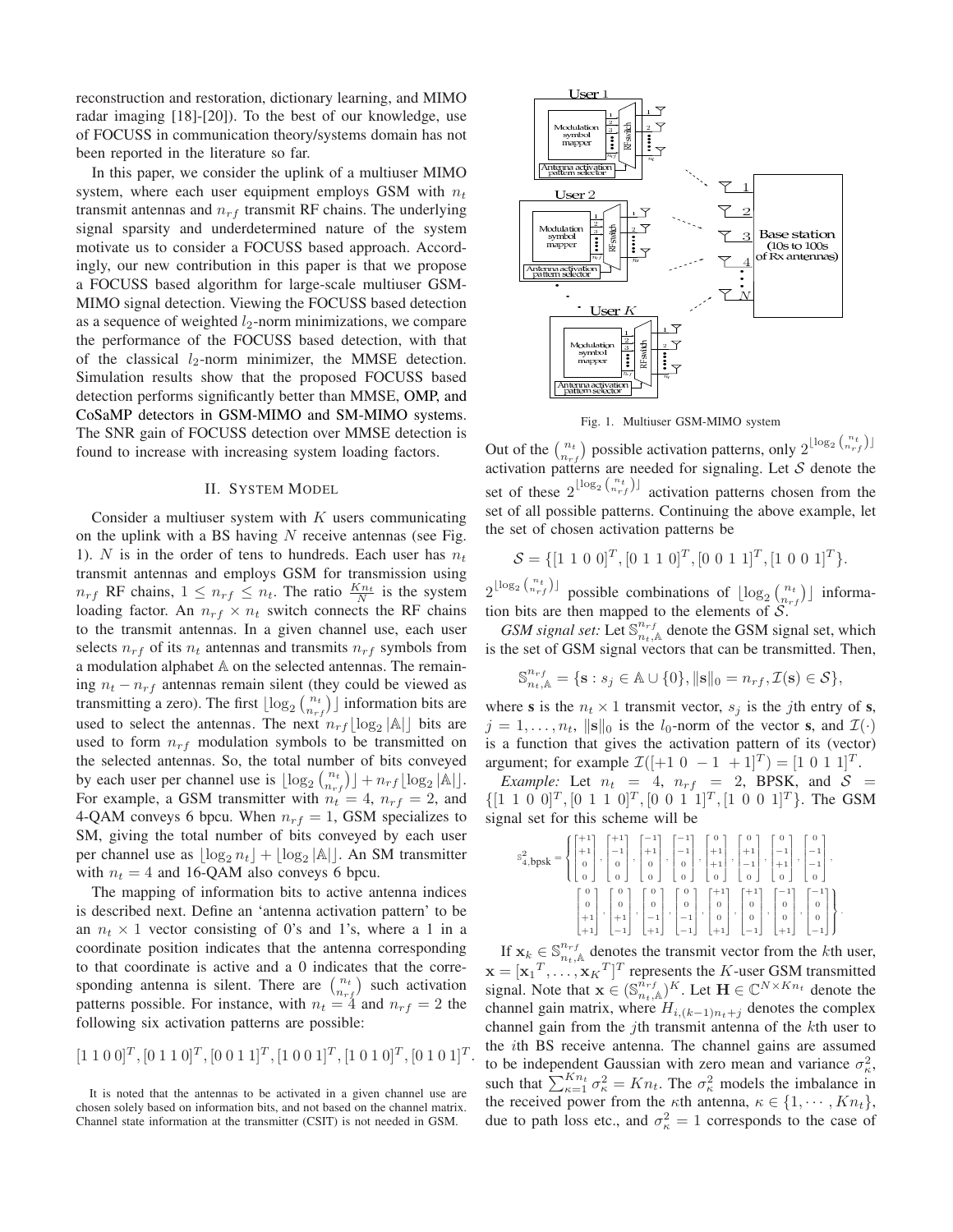perfect power control. Assuming perfect synchronization, the received signal at the *i*th antenna of the BS is given by

$$
y_i = \sum_{k=1}^{K} \mathbf{h}_{i,[k]} \mathbf{x}_k + n_i,
$$
 (1)

where  $\mathbf{h}_{i,[k]}$  is a  $1 \times n_t$  vector obtained from the *i*th row and  $(k-1)n_t+1$  to  $kn_t$  columns of **H** and  $n_i$  is the noise modeled as a complex Gaussian r. v. with zero mean and variance  $\sigma^2$ . The received signal at the BS can be written as

$$
y = Hx + n,\t(2)
$$

where  $\mathbf{y} = [y_1, y_2, \cdots, y_N]^T$ ,  $\mathbf{n} = [n_1, n_2, \cdots, n_N]^T$ , and the average received SNR is given by  $\frac{\mathbb{E}[\mathbf{x}^H \mathbf{x}]}{\sigma^2}$ .

## III. FOCUSS BASED GSM-MIMO DETECTION

In this section, we present the development of the FOCUSS based detection algorithm for multiuser GSM-MIMO. The aim is to get an estimate of the multiuser transmitted vector **x** in (2). The maximum a posteriori estimate of **x** is given by

$$
\hat{\mathbf{x}} = \underset{\mathbf{x} \in (\mathbb{S}_{n_t,k}^{n_r f})^K}{\operatorname{argmax}} \Pr(\mathbf{x} | \mathbf{y}, \mathbf{H})
$$
\n
$$
= \underset{\mathbf{x} \in (\mathbb{S}_{n_t,k}^{n_r f})^K}{\operatorname{argmax}} [\log \Pr(\mathbf{y} | \mathbf{x}, \mathbf{H}) + \log \Pr(\mathbf{x})]
$$
\n
$$
= \underset{\mathbf{x} \in (\mathbb{S}_{n_t,k}^{n_r f})^K}{\operatorname{argmin}} [\|\mathbf{y} - \mathbf{H} \mathbf{x}\|^2 - \log \Pr(\mathbf{x})], \qquad (3)
$$

where the term  $||\mathbf{y} - \mathbf{Hx}||^2$  follows from the Gaussian distribution of the noise. Since the elements of **x** come from the set  $\mathbb{A} \cup \{0\}$ , (3) is a constrained optimization problem (constrained by the multiuser signal set  $(\mathbb{S}^{n_{rf}}_{n_t,\mathbb{A}})^K$ ), the solution to which is NP-hard. So, for the development of the proposed algorithm, we relax this constraint by assuming that the real and imaginary parts of each of the elements of **x** in (3) are drawn from a generalized Gaussian distribution, the pdf of which is given by [21]

$$
f(t, p, \beta) = \frac{p}{2\sqrt[p]{2}\beta \Gamma(\frac{1}{p})} e^{-(|t|^p/2\beta^p)},
$$
 (4)

where  $\Gamma(\cdot)$  is the gamma function. The parameter p governs the shape of the distribution and  $\beta$  is the variance. The motivation for choosing this distribution comes from the fact that we desire sparse solutions to (3) because of the sparse nature of the transmitted vector. This can be seen from the fact that the generalized Gaussian distribution moves toward a peaky distribution at  $t = 0$  as  $p \rightarrow 0$ . Because of the above relaxation, the vector **x** in (3) now belongs to  $\mathbb{C}^{Kn_t}$ , containing i.i.d generalized Gaussian distributed entries  $x_i$ ,  $i = 1, \ldots, Kn_t$ , i.e.,

$$
Pr(\mathbf{x}) = Pr(x_1, \dots, x_{Kn_t})
$$
  
=  $\left(\frac{p}{2\sqrt[n]{2}\beta\Gamma(\frac{1}{p})}\right)^{2Kn_t} \exp\left(-\frac{1}{\beta^p}\sum_{k=1}^{Kn_t} |x_k|^p\right).$  (5)

Therefore, a relaxed estimate of **x** in (3) is given by

$$
\hat{\mathbf{x}} = \underset{\mathbf{x} \in \mathbb{C}^{Kn_t}}{\text{argmin}} \left[ \|\mathbf{y} - \mathbf{H}\mathbf{x}\|^2 + \gamma D^{(p)}(\mathbf{x}) \right],\tag{6}
$$

# **Algorithm 1:** FOCUSS algorithm based GSM detection

**Input**: **H**, **y**,  $\mathbf{x}^{(0)}$ *, max iter, p* **Output**: **x**ˆ Set  $t = 0$ while  $t < max\_iter$  do  $\mathbf{W}^{(t+1)} = \text{diag}(|x_1^{(t)}|^{1-\frac{p}{2}}, \dots, |x_{K n_t}^{(t)}|^{1-\frac{p}{2}})$  $H^{(t+1)} = HW^{(t+1)}$  $\mathbf{x}^{(t+1)} = \mathbf{W}^{(t+1)}\mathbf{H}^{(t+1)}{}^H(\mathbf{H}^{(t+1)}\mathbf{H}^{(t+1)}{}^H + \lambda \mathbf{I})^{-1}\mathbf{y}$  $t = t + 1$ **end**  $\hat{\mathbf{x}} = f(\mathbf{x}^{(max\_iter)})$ 

where  $\gamma = \frac{\sigma^2}{\beta^p}$  is a regularization parameter, and  $D^{(p)}(\mathbf{x})$  is the  $l_p$ -diversity measure [17] defined by

$$
D^{(p)}(\mathbf{x}) = \sum_{k=1}^{Kn_t} |x_k|^p.
$$
 (7)

The choice of  $p$  in the range  $p \leq 1$  ensures sparse solutions [17]. The regularization parameter  $\gamma$  controls the tradeoff between the quality of the solution (in terms of ∥**y**−**Hx**∥) and the amount of sparsity. Large values of  $\gamma$  give sparse solutions and small values give a lower  $||y - Hx||$ . Solving (6) using the factored gradient approach in [16], the optimum solution **x**<sup>o</sup> can be obtained as

$$
\mathbf{x}_0 = \mathbf{W}(\mathbf{x}_0)(\mathbf{H}\mathbf{W}(\mathbf{x}_0))^H(\mathbf{H}\mathbf{W}(\mathbf{x}_0) + \lambda \mathbf{I})^{-1}(\mathbf{H}\mathbf{W}(\mathbf{x}_0))^H \mathbf{y}, (8)
$$
  
where  $\mathbf{W}(\mathbf{x}_0) = \text{diag}(|x_{0i}|^{1-\frac{p}{2}}, i = 1,..., K n_t)$  and  $\lambda = \frac{p}{2} \frac{\sigma^2}{\beta^p}$ .  
Equation (8) suggests that  $\mathbf{x}_0$  can be obtained iteratively. The  
vector  $\mathbf{x}_0$  is then mapped to the nearest vector in  $\mathbb{S}_{n_t,\mathbb{A}}^{n_r f}$  in the  
Euclidean distance sense to obtain the final solution  $\hat{\mathbf{x}}$ . The  
proposed FOCUSS based iterative algorithm to obtain  $\hat{\mathbf{x}}$  is  
listed in Algorithm 1.

In Algorithm 1, *max iter* is the maximum number of iterations,  $\mathbf{x}^{(0)}$  is the unconstrained initial solution vector (e.g.,  $\mathbf{x}^{(0)}$ ) can be the output from matched filter or zero-forcing/MMSE filters), and  $f(\cdot)$  is a function which maps each  $n_t \times 1$  vector in its  $Kn_t \times 1$ -sized vector argument to the nearest  $n_t \times 1$  vector in the GSM signal set. Choosing the parameter  $\lambda$  is nontrivial and there appears to be no rule in general for the same. However, driven by the requirement to have  $||\mathbf{y} - \mathbf{Hx}|| \rightarrow 0$ as noise variance  $\sigma^2 \rightarrow 0$  (high SNRs) and observing that  $\sigma^2 \to 0$  implies  $\lambda \to 0$ , we set this parameter equal to the noise variance  $\sigma^2$ . The Algorithm 1 has a complexity of order  $O(Kn_tN^2)$  for  $Kn_t > N$ , which is mainly due to the update of the  $\mathbf{x}^{(t)}$  vector, i.e., computation of  $\mathbf{x}^{(t+1)}$ .

### IV. RESULTS AND DISCUSSIONS

In this section, we present the simulation results of the BER performance of the proposed FOCUSS based detection algorithm for various configurations of large-scale multiuser GSM-MIMO. We compare the performance of the FOCUSS based detection with that of the conventional MMSE detection.

In Fig. 2, we compare the BER vs SNR performance of the FOCUSS based detector with that of the MMSE, OMP, and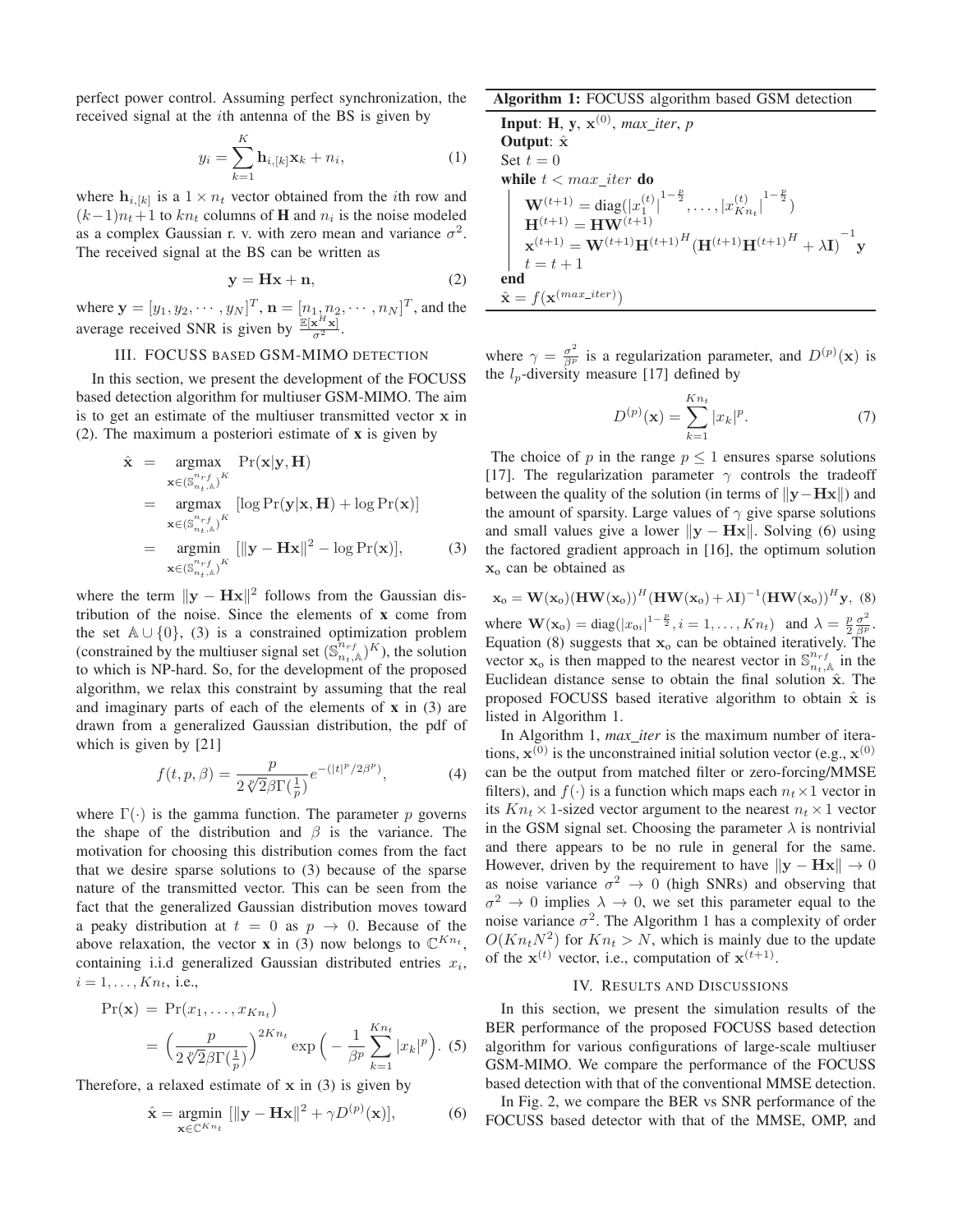

Fig. 2. BER performance comparison between FOCUSS, MMSE, OMP, and CoSaMP based detectors in GSM-MIMO and SM-MIMO systems.  $K = 16, n_t = 4, N = 48,$  and 6 bpcu per user.

CoSaMP based detectors for multiuser GSM and SM systems with number of users  $K = 16$ , transmit antennas per user  $n_t = 4$ , number of BS antennas  $N = 48$ , and  $\sigma_{\kappa}^2 = 1$ ,  $\kappa \in$  $\{1, \dots, K_{n_t}\}\$ . The system loading factor is  $\frac{K_{n_t}}{N} = \frac{64}{48} =$ 1.33. We compare the performance of GSM with  $n_{rf} = 2$ and SM with  $n_{rf} = 1$  for the same spectral efficiency of 6 bpcu per user. GSM uses 4-QAM and SM uses 16-QAM to achieve the same 6 bpcu per user. The MMSE solution vector is used as the initial solution in the FOCUSS based algorithm,  $p$  is chosen to be 0.5, and the number of iterations used is 8.

The following interesting observations can be made in Fig. 2:  $i)$  FOCUSS based detection performs significantly better than MMSE, OMP, and CoSaMP based detection in both GSM and SM (e.g., in SM, the FOCUSS based detector outperforms CoSaMP based detector by about 5 dB at  $10^{-3}$  BER); *ii*) OMP and CoSaMP based detection perform poorly compared to MMSE detection in GSM owing to the number of observations  $N$  being less and half of the elements of the transmitted vector being non-zeros; *iii*) With MMSE detection, SM performs worse than GSM. This is because of the larger-sized QAM used by SM (i.e., 16-QAM in SM vs 4-QAM in GSM); and  $iv)$  With the FOCUSS based detection, SM is found to achieve better performance compared to GSM. This is because, the higher sparsity levels in SM than in GSM are more favorable for the FOCUSS based algorithm to exploit sparsity.

The above observations are further reinforced in Fig. 3, which show the average SNR required to achieve a target BER of  $10^{-3}$  as a function of system loading factor  $\frac{Kn_t}{N}$ in the range 1 to 1.7 for the same set of parameters in Fig. 2. The loading factor is increased by keeping  $K$  and  $n_t$  fixed and progressively decreasing N. Note that system loading factors greater than 1 can be equivalently obtained by fixing  $n_t$  and N and increasing the number of users  $K$ . From Fig. 3, it is clearly seen that MMSE detector is not robust to increase in system loading factor. On the other hand, with FOCUSS based detection, both GSM and SM are much more robust to increase in loading factor. Among GSM and SM with FOCUSS detection, SM is more robust



(a) GSM:  $n_{rf} = 2$ , 4-QAM (b) SM:  $n_{rf} = 1$ , 16-QAM

Fig. 3. SNR required by FOCUSS based and MMSE detectors to achieve a BER of  $10^{-3}$  as a function of system loading factor  $\frac{Kn_t}{N}$  in GSM-MIMO and SM-MIMO systems.  $K = 16$ ,  $n_t = 4$ , and 6 bpcu per user.



Fig. 4. Variation of BER as a function of number of iterations in FOCUSS based algorithm in GSM-MIMO and SM-MIMO systems.  $K = 16, N =$  $48, n_t = 4$ , 6 bpcu per user, and 20 dB SNR

than GSM because of the higher level of sparsity in SM. The above observations made in Figs. 2 and3 highlight the effectiveness of the proposed algorithm in exploiting sparsity in underdetermined multiuser GSM-MIMO systems.

Figure 4 shows the variation in BER as a function of the number of iterations in the FOCUSS based algorithm for GSM-MIMO and SM-MIMO systems at 20 dB SNR. Zero iterations correspond to the initial solution  $x^{(0)}$ , which we take to be the MMSE solution. We see that most of the gain in BER performance comes within 4 to 5 iterations, an observation which can be used to limit computation complexity. The interplay between QAM size and sparsity discussed above is evident from the crossover happening from 0 iterations (MMSE detector) to 2 iterations (FOCUSS based detector), after which sparsity gains over QAM size.

Figure 5 shows the SNR required to achieve  $10^{-3}$  BER with increasing loading factors (1 to 1.7) and number of iterations (2, 5, 8) in SM-MIMO with 6 bpcu per user. We see that for loading factors in the range 1.1 to 1.5, about 2 to 5 iterations of the algorithm brings most of the gains in SNR. For loading factors beyond 1.5, more iterations result in better gains.

In order to further validate the sparsity exploiting nature of the FOCUSS based algorithm, we compare its performance